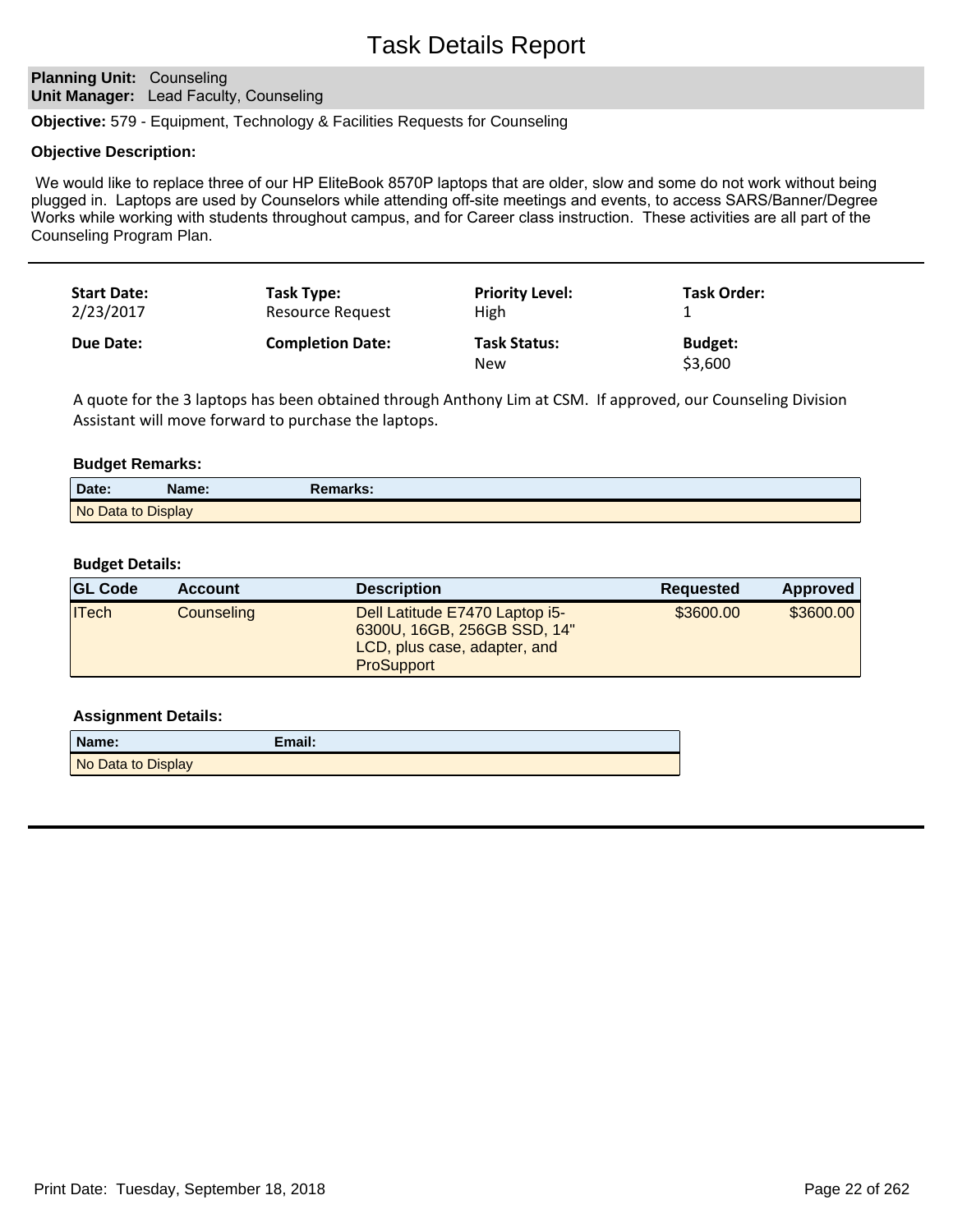# Task Details Report

# **Planning Unit: Counseling Unit Manager:** Lead Faculty, Counseling

**Objective:** 580 - Retractable Banner Stand with Custom Printed Graphic for SEP Campaign

## **Objective Description:**

Each Fall and Spring term, the Counseling Dept. initiates an "SEP Campaign" to encourage students to make a counseling appointment for updating or developing a new Student Educational Plan. Signage will help us get our message out to students. We are requesting a custom printed banner with a vertical stand that can be placed in the quad, the Grove, or other locations throughout campus.

| <b>Start Date:</b> | Task Type:              | <b>Priority Level:</b>            | <b>Task Order:</b>      |
|--------------------|-------------------------|-----------------------------------|-------------------------|
| 2/23/2017          | Resource Request        | High                              |                         |
| Due Date:          | <b>Completion Date:</b> | <b>Task Status:</b><br><b>New</b> | <b>Budget:</b><br>\$348 |

If approved, our Counseling Division Assistant will place the order with the identified vendor.

#### **Budget Remarks:**

| Date:              | Name: | <b>Remarks:</b> |  |
|--------------------|-------|-----------------|--|
| No Data to Display |       |                 |  |

#### **Budget Details:**

| <b>GL Code</b> | <b>Account</b> | <b>Description</b>                                             | <b>Requested</b> | <b>Approved</b> |
|----------------|----------------|----------------------------------------------------------------|------------------|-----------------|
| Supply         | Counseling     | Retractable Banner Stand with<br><b>Custom Printed Graphic</b> | \$348.00         | \$0.00          |

| Name:              | Email: |
|--------------------|--------|
| No Data to Display |        |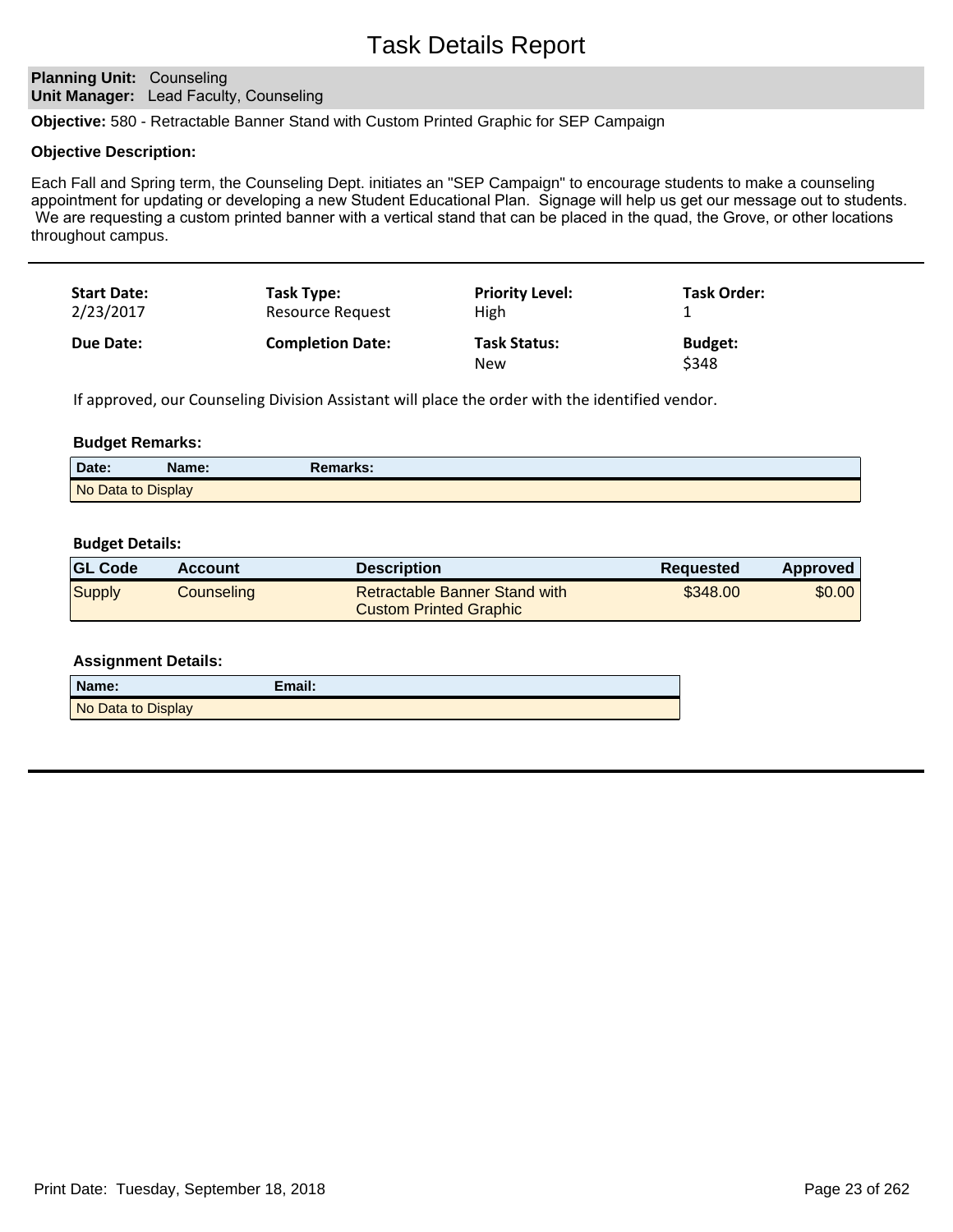# **Planning Unit: Counseling Unit Manager:** Lead Faculty, Counseling

**Objective:** 581 - Mobile Pedestal File Cabinet

# **Objective Description:**

If approved, this will provide a mobile pedestal file cabinet for the FT DRC Counselor. This is a relatively new position that did not come with equipment and supplies that were handed down.

| <b>Start Date:</b> | Task Type:              | <b>Priority Level:</b>            | Task Order:             |
|--------------------|-------------------------|-----------------------------------|-------------------------|
| 2/23/2017          | <b>Resource Request</b> | High                              |                         |
| Due Date:          | <b>Completion Date:</b> | <b>Task Status:</b><br><b>New</b> | <b>Budget:</b><br>\$465 |

A quote has been obtained and the pedestal file will be ordered by the Division Assistant if approved.

## **Budget Remarks:**

| Date:              | Name: | Remarks: |
|--------------------|-------|----------|
| No Data to Display |       |          |

#### **Budget Details:**

| <b>GL Code</b> | <b>Account</b> | <b>Description</b>                                                               | Requested | Approved |
|----------------|----------------|----------------------------------------------------------------------------------|-----------|----------|
| Supply         | Counseling     | 700 Series Files Mobile Pedestal-<br>Pen/Box/File-20" depth, plus pencil<br>trav | \$465.00  | \$465.00 |

| Name:              | Email: |
|--------------------|--------|
| No Data to Display |        |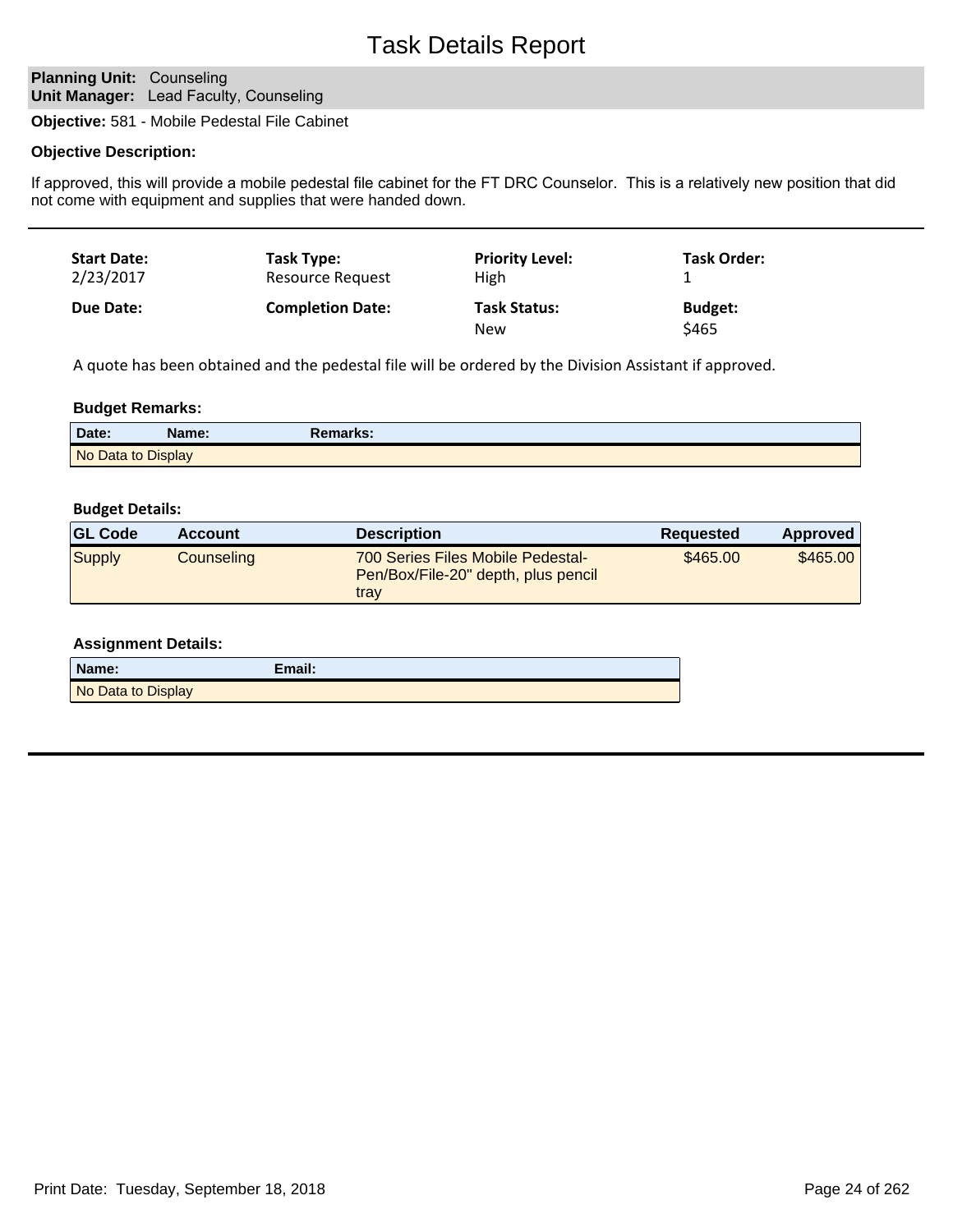# Task Details Report

# **Planning Unit: Counseling Unit Manager:** Lead Faculty, Counseling

**Objective:** 584 - Computer Monitor for DRC Counselor/LD Specialist

#### **Objective Description:**

Our Learning Disability Specialist/DRC Counselor is requesting an additional monitor to have two monitors. This is especially important for her to do Learning Disability report writing. All other Counselors have two monitors so that we can run multiple programs and websites while working with students.

| <b>Start Date:</b> | Task Type:              | <b>Priority Level:</b>     | Task Order:             |
|--------------------|-------------------------|----------------------------|-------------------------|
| 2/24/2017          | Resource Request        | High                       |                         |
| <b>Due Date:</b>   | <b>Completion Date:</b> | <b>Task Status:</b><br>New | <b>Budget:</b><br>\$215 |

A quote has been obtained for the monitor and will be ordered by our Division Assistant, if approved.

#### **Budget Remarks:**

| Date:              | <b>Name:</b> | Remarks: |
|--------------------|--------------|----------|
| No Data to Display |              |          |

#### **Budget Details:**

| <b>GL Code</b> | <b>Account</b> | <b>Description</b>          | Requested | Approved |
|----------------|----------------|-----------------------------|-----------|----------|
| <b>ITech</b>   | Counseling     | Dell UltraSharp 24" Monitor | \$215.00  | \$215.00 |

| Name:              | Email: |
|--------------------|--------|
| No Data to Display |        |